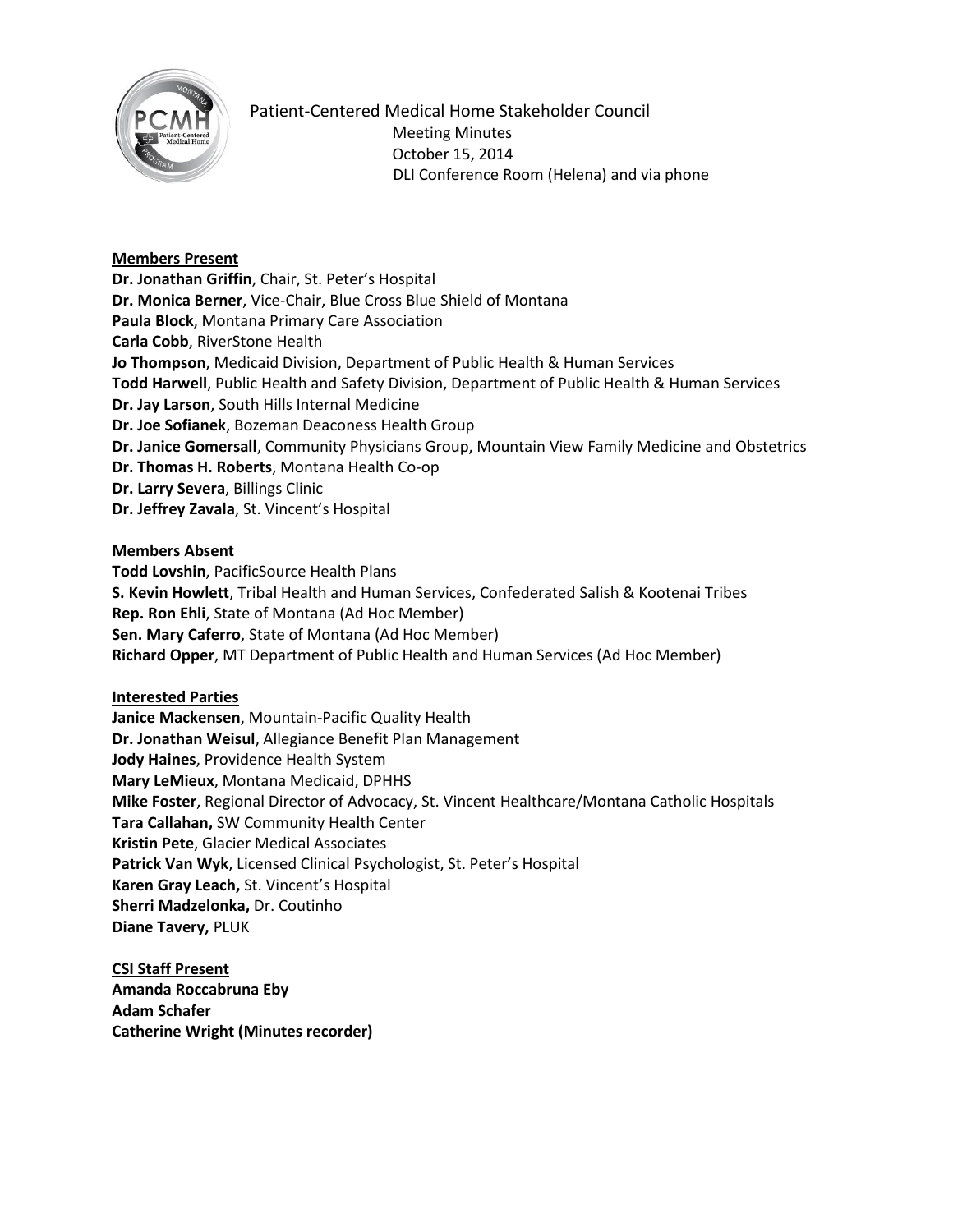#### **Welcome, introductions, agenda review, announcements, minutes approval**

The final meeting of the 2013-2014 stakeholder council was called to order at 12:05 pm. Amanda R. Eby conducted roll call. Dr. Griffin thanked the Council members for their year of service and their commitment to the success of the PCMH program. Dr. Griffin reviewed the meeting agenda and stressed to members that it is a full agenda with several important action items. Dr. Jeffrey Zavala moved and Dr. Larry Severa seconded a motion to approve the September 17, 2014 minutes. The minutes were approved unanimously. Amanda Eby then provided an update on the Comprehensive Application. The final version was sent to all qualified and provisionally-qualified practices on September 29. Thus far, she has received 8-10 responses, without any questions (or complaints). She will follow-up weekly until the October 29 deadline.

### **Quality Metrics Discussion**

Dr. Griffin reviewed the results of the Stakeholder Council vote on the 3 options for data collection requirements for a practice. It was a split vote: 7 for aggregate level data; 6 for patient-level data and 2 for the opt-out option. He then asked for comments from the group on why they voted the way they did. He began the discussion stating he voted "aggregate" primarily because he wants the program to be as inclusive as possible the first year (that is, so as not to scare off any practices that find patient-level reporting too burdensome) and he continues to have concerns about privacy protections. Other reasons shared by some members for voting for aggregate include the challenges to certain clinics lacking the necessary IT support. Those members voting for patient-level data, first, have the IT capability and secondly, many were especially swayed by the experiences of other states. Some members also mentioned the statistical preference for PL data and its value for the legislative reporting.

A very active and productive discussion followed about the specifics of a recommendation for Commissioner Lindeen. A general consensus developed in favor of a step-by-step approach, including a voluntary pilot group for patient-level reporting, allowing for inclusivity and time to develop better systems/infrastructures for future data reporting. The following language was drafted:

*All practices will submit aggregate clinical quality data in March of 2015 for the measures in ARM. Practices can volunteer to submit patient-level data as a pilot in March of 2015. The ultimate goal is for all practices participating in the Montana PCMH Program to submit patient-level data starting March of 2017. A work group will convene to oversee the development of required systems to collect, analyze, and report on patient-level data by March 2017. The work group will also recommend privacy and security infrastructure and data governance.*

Dr. Zavala made a motion to approve the proposed recommendation and Dr. Severa seconded the motion. The recommendation was approved unanimously.

### **Approval of Charter**

Amanda Eby reviewed the final edits to the charter and confirmed that everyone's edits were included in the [final draft.](http://www.wgbh.org/audioPlayers/classicalNewEngland.cfmhttp:/www.csi.mt.gov/medicalhomes/StakeholderCouncil/10152014Meeting/10152014PCMHcouncil_charter.pdf) Dr. Monica Berner made a motion to approve the Charter and Dr. Zavala seconded the motion. The Charter was approved unanimously.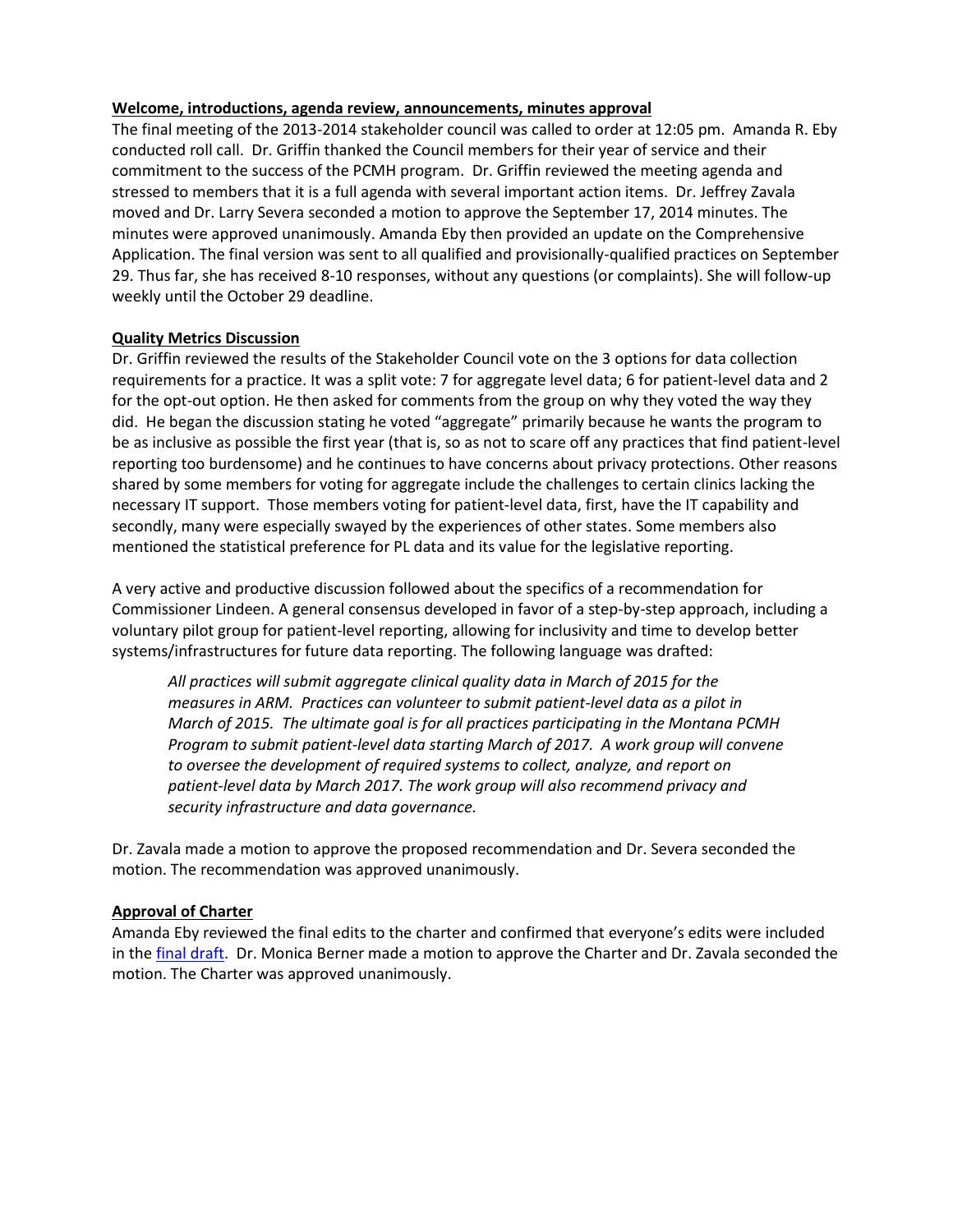### **Payer Subcommittee Report**

Dr. Griffin commended the subcommittee for their ongoing progress. Amanda reviewed the discussion from the subcommittee meeting held earlier in the morning. The group approved the new wording for New Rule ll (Utilization Measures) of the Payer Rule. This is the language that specifies the patient group payers will use for their report on utilization measures. Before the next subcommittee meeting, payers will consult with their IT staff to determine their reporting capability and then report to the group at the November meeting. Three meetings will be scheduled (2x in November and 1x December) to develop the "detailed instructions" for the utilization measures.

### **Quality Metrics Subcommittee Report**

The subcommittee did not meet this month.

The public hearing for the Quality Metrics rule was held at the CSI on September 11. There were no public comments at the hearing.

When CSI files the rule adoption notice, along with the rule, will be summaries of each of the comments received and CSI's responses to each comment. You can access the proposal and adoption rule notices by CSI by clicking on the Industry tab and selecting the option at the bottom, "Administrative Rules of Montana."

## **Discuss March 2015 Report**

Amanda reminded the council members that this is the required report from all participating PCMH practices and payers, due to the Commissioner by March 31. Amanda further clarified that there are **two separate** upcoming reports due in March: the Quality Metrics Aggregate Data report and the Practice Characteristics Report. In the [meeting materials](http://www.csi.mt.gov/medicalhomes/StakeholderCouncilMeetings.asphttp:/www.wgbh.org/audioPlayers/classicalNewEngland.cfm) are several examples of other state legislative reports. Members asked if the data being currently collected from the Practice Comprehensive Application could also be used for the upcoming report. Other suggestions for content included telling patient stories specifically about how the PCMH model of care coordination improved health outcomes, etc; and ways to measure patient satisfaction and progress, not simply data reporting;

**ACTION:** *Amanda will consult with Christina Goe about changes to the rule, if necessary, and whether the data from the comprehensive application can also be used for the March 2015 report.*

### **Council Feedback**

Adam Schafer solicited ideas from the group on how to improve administration of the program and council coordination. For starters, he offered the possibility of staggered terms or a monetary incentive. Adam also thanked the members for their service and support of the PCMH initiative. Council members, in turn, thanked the CSI for the high-level attention and oversight of the program.